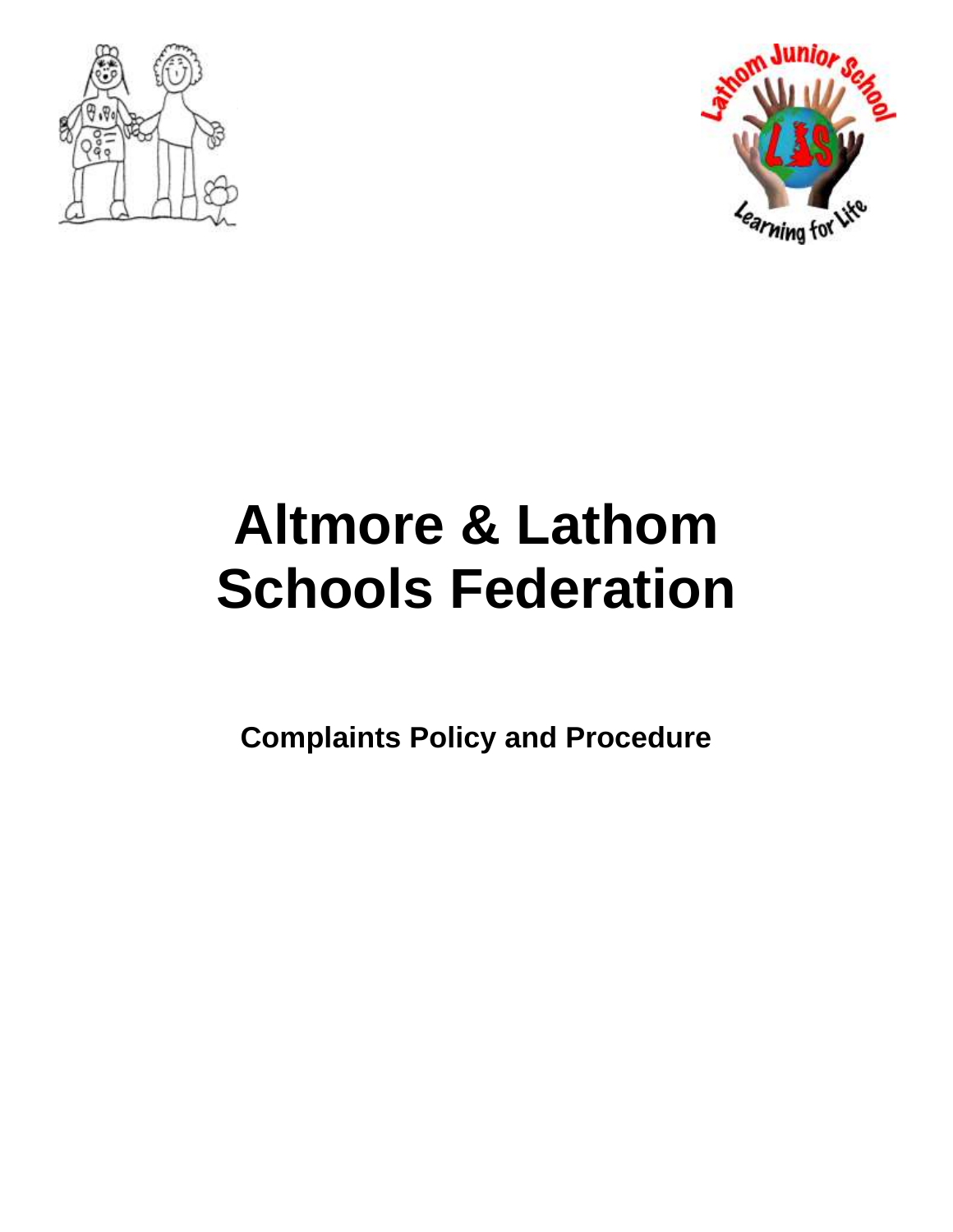The Department for Education (DfE) provides guidance for schools regarding complaints procedures. Both Altmore & Lathom Schools follow this quidance. Please see the DfE link: Best practice quidance for school [complaints procedures 2019](https://www.gov.uk/government/publications/school-complaints-procedures/best-practice-advice-for-school-complaints-procedures-2019)

The guidance is produced to:

- Share and encourage best practice
- Help schools avoid common pitfalls

Under section 29 (2) of the Education Act 2002, Governing Boards of maintained schools must 'have regard to any guidance given from time to time (in relation to England) by the Secretary of State' when establishing and publishing complaints procedures relating to their school and any facilities or services the school provides.

This document also includes:

- A complaint form
- Guidance on, what to do with serial and unreasonable complaints

## **Who can make a complaint?**

Any person, including members of the public, may make a complainant about any provision of facilities or services that a school provides unless statutory procedures apply (such as exclusions or admissions). The school must not limit complaints to parents or carers of children that are registered at the school. However, anonymous complaints will be dealt with under a different procedure.

## Investigating complaints

Schools must ensure that at each stage, the person investigating the complaint:

- Establishes what has happened so far
- Identifies who has been involved
- Understands the nature of the concern or complaint
- Knows what issues remain unresolved
- Have contacted the complainant to establish and clarify information
- Have spoken to or interviewed those involved as required
- Conducts meetings with an open mind and be prepared to persist with questioning and finding the answer
- Keeps accurate records of the complaint including notes of any meetings, discussions and if required arrange for a minute/note taker

## Resolving complaints

Schools must acknowledge and register complaints from complainants. The possible outcomes of a complaint will be one or more of the following (this list is not exhaustive):

- An apology
- An explanation of what actually happened, clarification of the facts
- An admission that the situation could have been handled differently or more appropriately
- An assurance that the event complained of will not reoccur
- An explanation of the steps that have been taken to ensure that it will not happen again
- An undertaking to review school policies in light of the complaint.

# Dealing with vexatious complaints

On occasions, despite all stages of the procedures having been followed, the complainant continues to be dissatisfied. If the complainant tries to reopen the same issue, the Chair of the School Governing Board is able to inform them in writing that the procedure has been exhausted and that the matter is now closed. If the complainant writes again on the same issue, then the correspondence may be recognised as vexatious and there will be no obligation on the part of the school to respond.

It is important to note however, that should a complainant raise a new, separate complaint, it must be responded to in accordance with the school complaints procedure.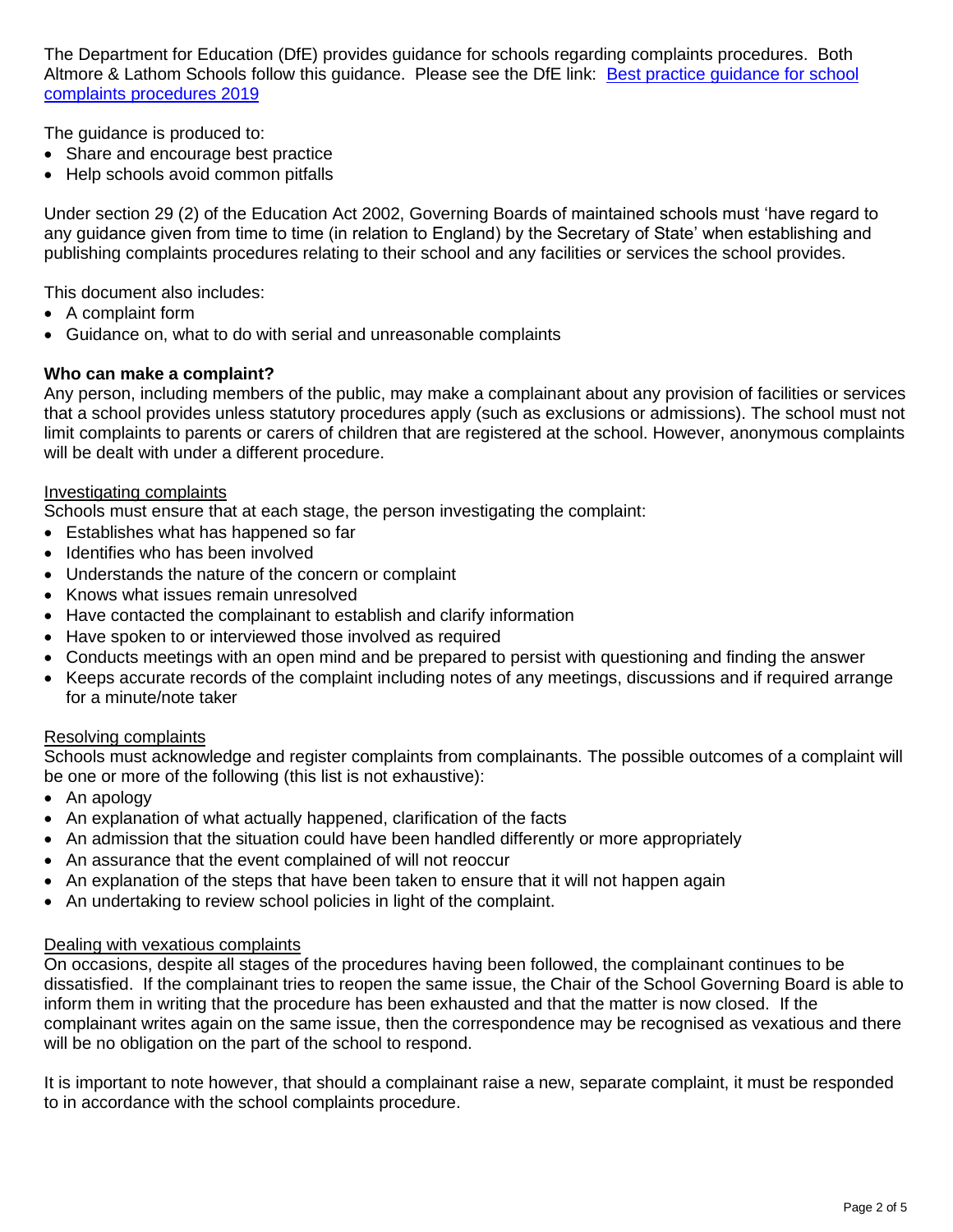# **Legal Representation**

The school's complaints procedure is not a form of legal proceedings. The aim of the procedure and especially at the Governing board stage should be:

- Reconciliation
- To put right things that may have gone wrong

If a complainant commences legal action against the school in relation to their complaint, the school should consider whether to suspend the complaints procedure, until those legal proceedings have concluded.

## **Across the Altmore & Lathom Schools Federation, we aim:**

- to provide a happy, secure, well organised and stimulating environment where all children, pupils and staff can work and learn together in an atmosphere of mutual trust and respect and where children and pupils can learn to be tolerant, courteous and considerate to others
- to provide an education of exceptional quality which promotes the highest possible standards of learning for every child
- to provide a broad and balanced curriculum to help and guide each child/pupil to develop his/her full potential through a range of skills, knowledge and practical play and investigation activities
- to promote and encourage children's/pupil's independence and confidence
- to recognise the individuality of each child/pupil and cater for individual needs
- to provide equal educational opportunities and experiences to all children/pupils regardless of disability, race, religion or gender
- to teach and foster the development of good working habits, an enquiring mind and self- discipline and to encourage children/pupils to take pride in their work, themselves and the school
- to enrich the lives of our children/pupils through fostering respect and understanding of the many cultures represented in our schools
- to encourage children/pupils to believe in themselves and to participate and support each other as active members of our community
- to foster a caring environment where all children/pupils learn to respect the school's property and that of others

If you have a problem, are unhappy, or wish to make a complaint – please tell someone, we will try our best to resolve any situation.

In order to investigate your problem or complaint we need to know:

- when and where the incident/s happened
- who was involved
- what happened
- what you would like to happen as a result of your complaint

Our procedure is a very straight forward four-staged process that includes two formal stages:

## **Stage 1 - Informal (meet the class teacher)**

The complaint is dealt with initially by an appropriate member of staff, usually the class teacher and in the vast majority of cases, a concern can and should be resolved. The class teacher will know the child well and know the details of any incident about which there may have a concern.

The initial communication from the complainant to the member of staff may be by letter, telephone conversation or in person by appointment. (Please do not try to see the teacher during the school teaching day when they are taking or preparing lessons.) The complainant must allow the designated staff member at least 5 days to respond to the concern. It is hoped an agreement that satisfies the complainant and the school can be reached.

If this does not lead to a resolution of the problem then the concern/complaint must be referred to the next stage of the process.

## **Stage 2 – Informal (meet a senior member of staff)**

This can only happen if the complaint has been heard at Stage 1. An appointment will be made to meet with a senior member of staff, who will investigate the complaint. It is hoped an agreement that satisfies both the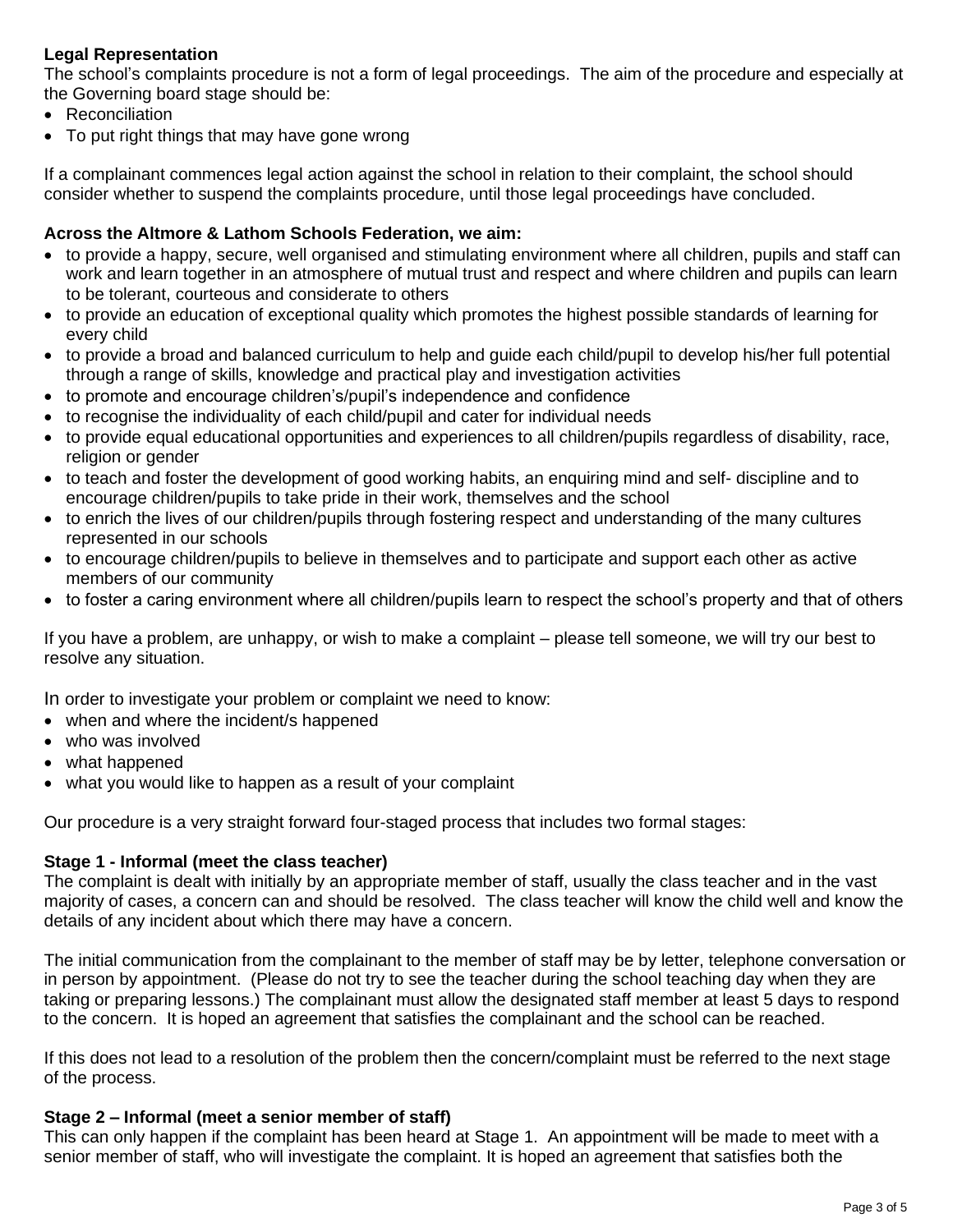complainant and the school can be reached. If the matter cannot be resolved the complaint moves to Stage 3, which is the commencement of the formal process.

## **Stage 3 – Formal (meet with the Head of School/Executive Headteacher)**

If the complainant is dissatisfied with the response from the member of staff at Stage 2, they should be advised to put their complaint in writing to the Head of School/Executive Headteacher who will deal with it formally at Stage 3.

The complainant must ensure that they include details of why they are still dissatisfied and what action they would like to resolve the complaint. They can also attach any evidence to support their concerns.

The Head of School/Executive Headteacher must acknowledge the complaint within 5 days by writing to the complainant. The acknowledgement should state a further communication will follow within 20 school days that will set out the actions taken to investigate the complaint and the findings.

The Head of School/Executive Headteacher can delegate another senior member of staff to carry out the investigation and report their findings to them. The Head of School/Executive Headteacher will then reach a conclusion based on the investigation. All notes relating to the investigation should be kept on file. The investigating officer may feel it necessary to meet with the complainant. If this happens, then the notes of the meeting should be produced.

The investigating officer will then compile a report detailing their findings. The Head of School/Executive Headteacher will consider any recommendations or actions proposed.

Once satisfied that the investigation has been concluded and a decision has been reached, the Head of School/Executive Headteacher must notify the complainant in writing of the conclusion and any actions that will be taken as a result. The decision can be communicated by the Head of School/Executive Headteacher to the complainant in writing or, if they may feel it appropriate, meet with them first to communicate their findings and then confirm in writing afterwards.

The complainant must be informed that if they are still dissatisfied with the outcome they can write to the Chair of Governors, and the complaint is heard at Stage 4.

Where the Head of School/Executive Headteacher is the subject of the complaint, the complainant should be advised to address it to the Chair of Governors. If the complaint is being dealt with by the Chair of Governors this will bypass Stage 3 and go to Stage 4 of the formal procedure and heard by the Chair of Governors or another appropriate person.

## **Stage 4 – Formal (meet with the Governors)**

The Chair of Governors or another appropriate person hears the complaint.

If the complainant is dissatisfied with the response from the Head of School/Executive Headteacher at Stage 3, they should be advised to put their complaint in writing to the Chair of Governors for consideration at Stage 4 of the procedure.

The complainant must ensure that they include details of why they are still dissatisfied with the decision, the recommendations and actions of the Stage 3 complaint and what they require to resolve the matter. They may also attach any evidence to support their concerns that can be added to that submitted at Stages 1 and 2.

The Chair of Governors must write to the complainant within 5 days of receipt of the complaint to acknowledge this. The letter should state that another letter will follow within 20 school days setting out the actions taken to investigate the complaint and the findings.

The Chair of Governors will look at all the information pertaining to the complaint submitted by the complainant and the investigatory evidence by the school at Stages 1, 2 and 3. The Chair may want to talk with the complainant or investigating staff members to establish facts and obtain further information. Once satisfied that the investigation has been concluded and a decision has been reached on the complaint, the Chair of Governors will notify the complainant in writing of the conclusion.